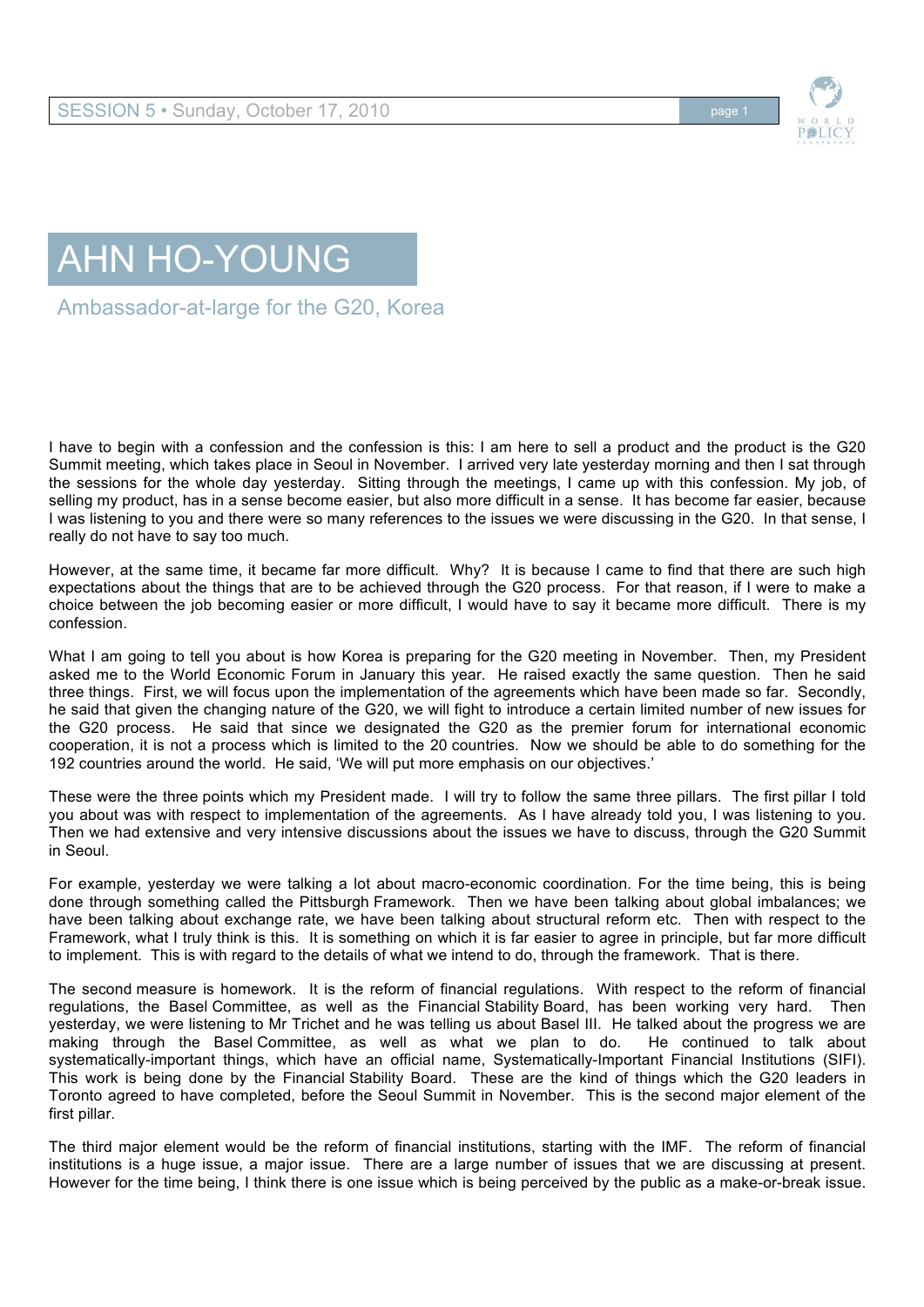

This is the issue of whether we will be able to shift 5% of the IMF quota from over-represented countries to under-represented countries. We are working very hard on that.

I am still working on the homework for the G20 and the last element of the first pillar is trade. With regard to trade, there were three important issues that we have been dealing with through the G20 process. One is related to how to deal with protectionism. The lesson we learned from the 1930s is that when things go bad, there is a natural tendency for Governments to have recourse to protectionist measures. As far as that is concerned, I thought we were okay. Then yesterday, I was listening to Mr. Kemal Dervis. What he said was that the presence of the WTO may have been responsible in large measure for the fact that we have not seen many protectionist measures taking place over the past three years.

I think he is actually right. WTO has been helpful, but at the same time, what G20 leaders have done has been helpful as well. As a matter of fact, G20 leaders declared a stand-still agreement. I personally saw to it that there was a sufficient monitoring mechanism for the stand-still declaration. In addition to the presence of the WTO, the effect of the stand-still declaration, as well as of sufficient monitoring mechanisms at the G20, played a major role. They have seen to it that protectionism has been kept at bay.

The second issue which has been dealt with by the G20 in order to promote trade, is trade financing. Again, many of you will remember that G20 leaders agreed to provide USD250 billion of trade financing. There was also the agreement made in London. As the present counting system goes, far more than USD250 billion in new money was put into the system through the G20 leaders' agreement at that particular point.

However, there is one issue which I have to say has been lagging behind. I said to myself as I sat through all those meetings yesterday that something curious was happening. Nobody had ever mentioned the Doha Development Agenda (DDA). It seems to be the case that the DDA has gone out of the list of important issues for the international community, but at the same time, it is still there. The DDA is still there.

Time and again, G20 leaders have reaffirmed their commitment to seeing to it that DDA negotiations will be completed in time. Then they will come out with balanced and ambitious outcomes etc. It has developed into a mantra, but at the same time, we have not seen real, substantive progress to date. We look upon it as a major challenge as we prepare for the G20 summit in Korea. That is it for the first pillar. That is to say, important agreements have been made and there are important implementations that we should see to as we prepare for the G20 summit in Seoul.

I will move on to my second pillar, which relates to new issues. You will have noticed that I emphasised that there is a limited number of new issues. There is a reason why I intentionally put the emphasis on the limited number of new issues. It is because in G20, there is a widely-held view that we should be very, very careful in introducing new issues to the G20 process. Why? It is because if G20 agrees on a large number of things and does not deliver on those agreements, then soon enough, we will lose credibility. Soon enough, G20 will develop many international processes which are not so successful, in which we make the same mistakes again and again.

For the time being, that consensus is there, but in Korea, we thought that at the very least, we should be introducing two issues. I have to tell you that those two issues are based upon our national experiences as a rapidly-developing economy. The first one of them relates to something called a global financial safety net. What we wish to see through the issue is this. At the beginning of the financial crisis in 2008, Korea had no less than USD460 billion of foreign reserves. This was about 30% of Korea's GDP.

We thought it was large enough, but at the end of the day, we came to find that it was not large enough. This made us think that maybe, on top of the independent security that we are trying to provide through the foreign reserves, we must have stronger collective security. This would be provided through a multi-lateral system like the International Monetary Fund (IMF). It could also be through a regional system like what you have in Europe, on top of what we have in Eastern Asia, in the form of a Chiang Mai initiative.

The second new issue that we wanted to introduce, again based on our national experiences, was development. Regarding development, there are a large number of efforts being made in the global community. For example, there